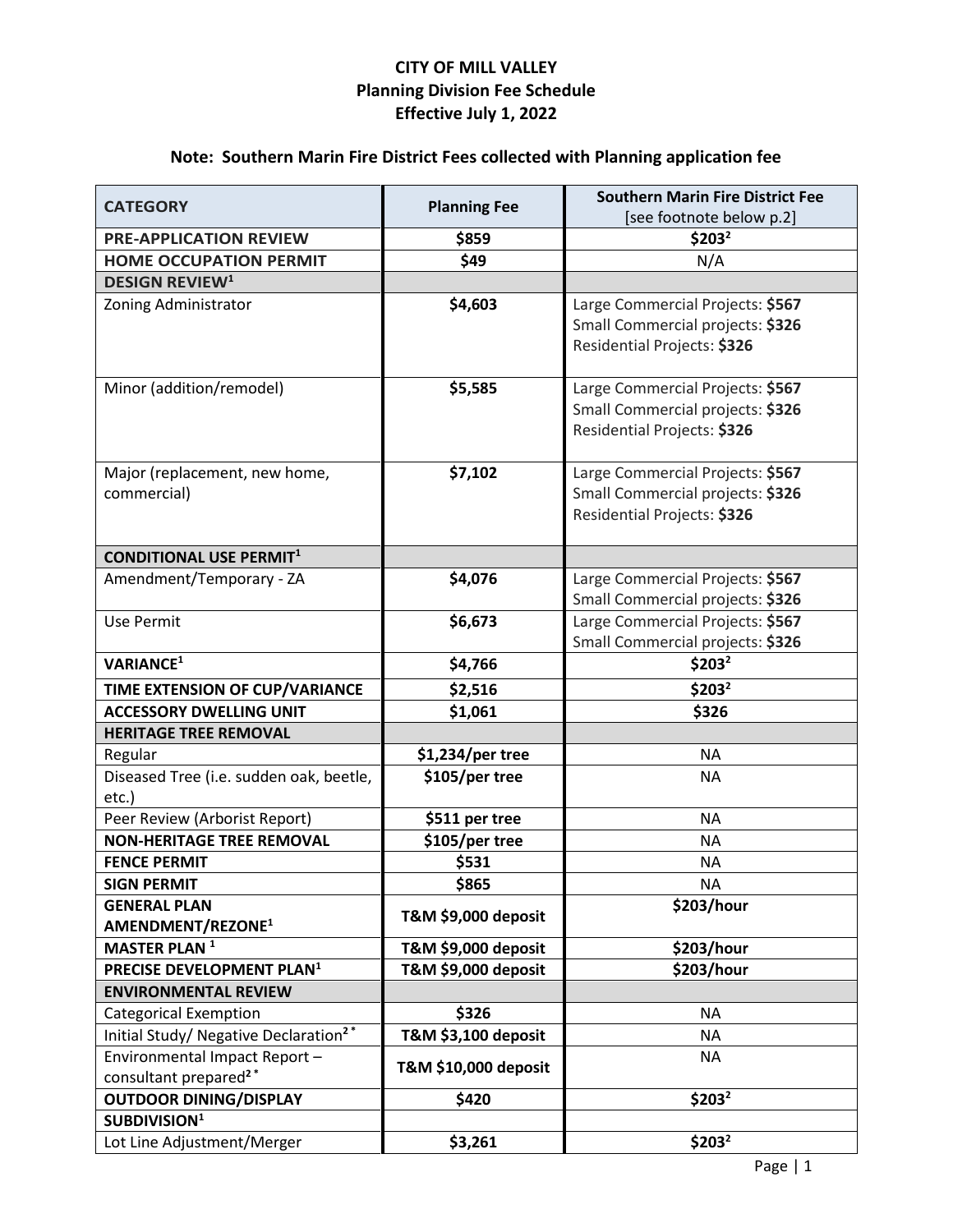## **CITY OF MILL VALLEY Planning Division Fee Schedule Effective July 1, 2022**

### **Note: Southern Marin Fire District Fees collected with Planning application fee**

| Tentative Parcel Map (4-lots or fewer) | \$4,174                         | \$203 <sup>2</sup> |
|----------------------------------------|---------------------------------|--------------------|
| Tentative Subdivision (5-lots or more) | \$5,726                         | \$203 <sup>2</sup> |
| <b>Extension of Approved Map</b>       | \$3,261                         | \$203 <sup>2</sup> |
| Certificate of Compliance              | \$1,950                         | \$203 <sup>2</sup> |
| Unmerger                               | \$3,087                         | \$203 <sup>2</sup> |
| <b>ANNEXATION *</b>                    | <b>T&amp;M \$12,000 Deposit</b> | \$203/hour         |
| <b>DEVELOPMENT AGREEMENT *</b>         | T&M \$6,000 Deposit             | \$203/hour         |
| <b>OTHER</b>                           |                                 |                    |
| Hourly Rate/Research Fee               | \$163                           | \$203              |
| <b>APPEAL</b>                          |                                 |                    |
| Director, Zoning Administrator         | \$808                           | <b>NA</b>          |
| <b>Planning Commission</b>             | \$1,004                         | <b>NA</b>          |
| <b>Administrative Decisions</b>        | \$709                           | <b>NA</b>          |

**1. Includes the first 20 hours of staff time (for Planning Fee); additional time at the hourly rate will be charged.**

- **2. Includes 1 hour of staff time; additional time at hourly rate will be charged.**
- **3. A check paid to the order of the County of Marin will be collected prior to the public hearing for the required CEQA Notice of Determination filing. For Negative Declarations and Mitigated Negative Declarations, the fee is currently \$2260.25; for EIRs the fee is \$3,120 (DFW fee+ \$50 County fee}. Current fees are available here:**

<http://www.marincounty.org/depts/ar/divisions/county-clerk/environmental-papers-ceqa> <https://www.wildlife.ca.gov/Conservation/CEQA/Fees>

### **General:**

- 1. Fees shall be submitted in full at the time of application filing.
- 2. Fees have been calculated based upon an average number of staff hours. Should a project take significantly more staff time to complete, staff hours above original assumptions may be charged at current hourly rates.
- 3. In the event work has been undertaken or use made of the property without legal authority prior to completing the requisite procedures necessary to authorize such work or use, the applicant shall pay two times the amount specified.
- 4. Applicants may be responsible for legal fees related to appeals
- 5. The City Council may waive all or a portion of planning fees for projects for which they determine a hardship exits

### **\*Time and Materials Fees:**

- 1. When multiple entitlement applications are filed for the same project and one or more of the applications is a time and materials fee, then the entire project shall be treated as a time and materials project for fee purposes.
- 2. When deposited funds drop below 50% of the initial deposit amount, then additional funds shall be required to be deposited in an amount to be determined by the Director. This requirement may be waived by the Director if it is determined that additional funds are not needed to complete the entitlements, or the entitlements are inactive.
- 3. Once the project is completed, withdrawn or returned, the applicant shall be returned the balance of any remaining unused funds.